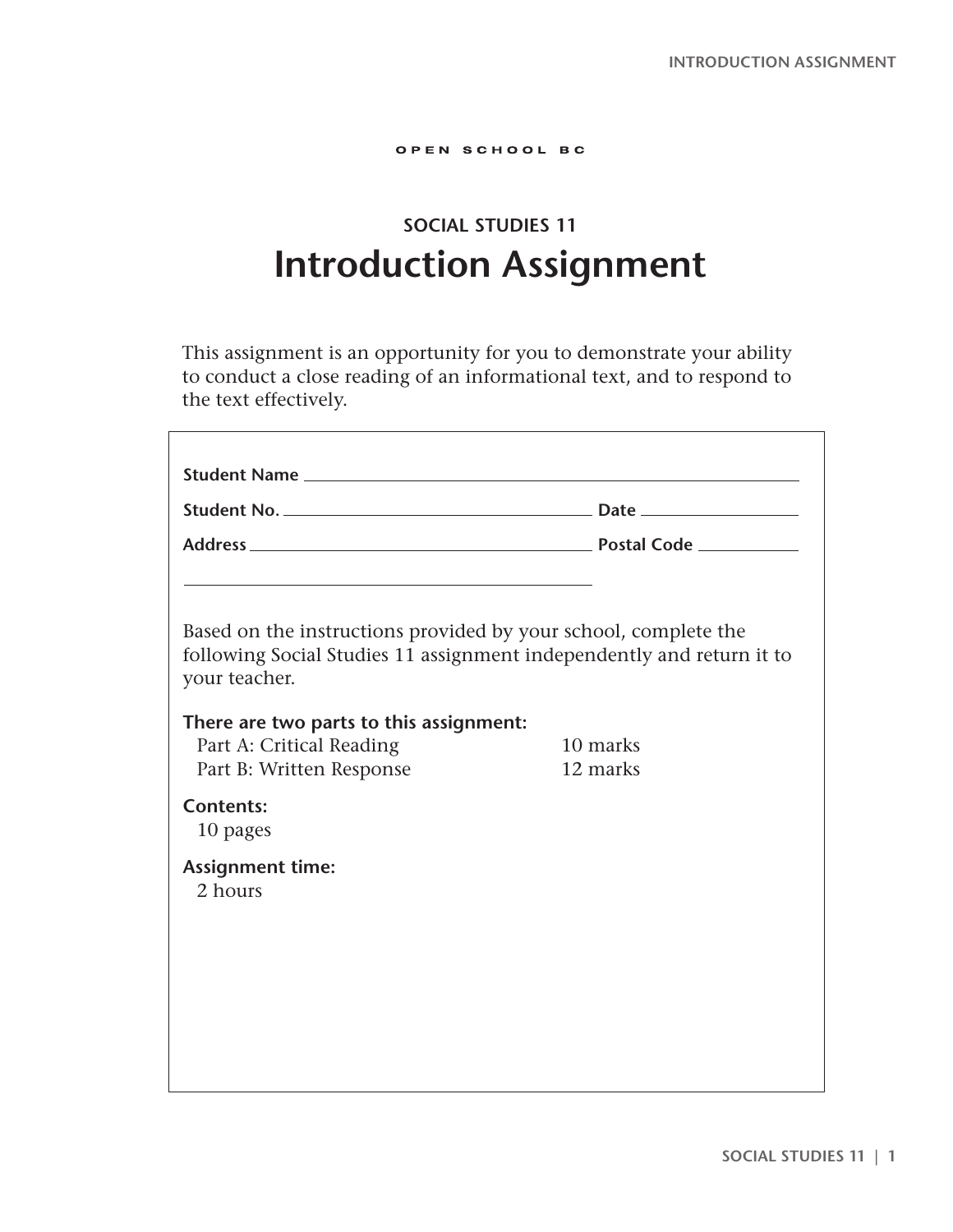# **Before you start, read these important tips.**

- 1. Read each question carefully before answering.
- 2. Answer all questions to the best of your ability.
- 3. Take your time. Check your work before handing in the assignment.
- 4. Write neatly and check your spelling.

Now read the following informational text and answer the questions at the end. (22 marks)

# **The Home Front: Women and Factory Work in WW2**

World War II changed the lives of Canadian women. Between 1939–45, women joined the war effort in unprecedented numbers. Although Canadian women were not allowed to go into combat, hundreds of thousands joined the women's division of the Armed Forces, took over farming duties, and devoted themselves to volunteer war work, such as promoting the sale of war bonds, and sewing, knitting and quilting for servicemen and women overseas. But perhaps what had the most far-reaching impact on women was entering the labor force as factory workers where they were able to learn a trade and make a living wage. However, this newfound independence for Canadian women only lasted for the duration of the war.

In 1940 British orders for munitions and supplies flooded in. Since men were overseas fighting the war, factories at home in Canada were desperately short of labourers in the manufacturing industry. Women were the obvious targets for recruiters: young unmarried single women first, and then in 1943, when the labour pool was still short of workers, the target was widened to include married women. Daycare facilities were established for children of mothers employed in the war industry.

Work that was once considered unsuitable for females was now hyped in a socially acceptable fashion. The recruitment campaign was careful not to upset the traditional gender order. Women's "natural" skills were highlighted such as "dexterity, patience, and keen eyesight" which made them desirable candidates for "deft-fingered" precision work required in the manufacture of aircraft, guns and munitions. From 1939–45, over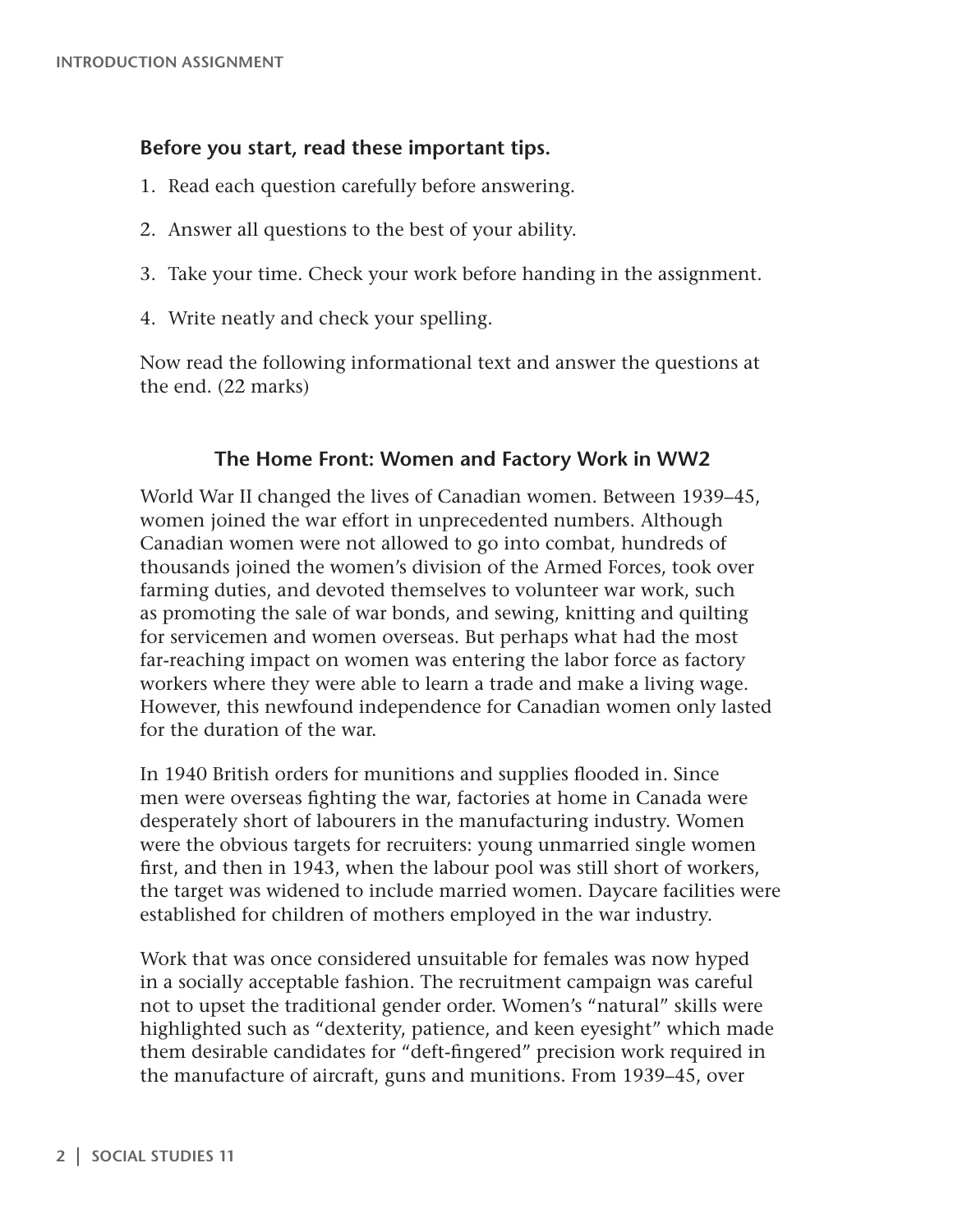1,000,000 women—called "Rosies"— traded in their dresses for trousers to fill the jobs that men had traditionally performed in machine shops, welding shops, and manufacturing plants. Their wage was two-thirds of what their male counterparts were paid.

When soldiers returned from overseas after the war, many jobs for women disappeared. Servicemen had to be given their jobs back and women were expected to step aside. In fact, policymakers' postwar design was to return married women to the home and single women into domestic service. Although some women were happy to resume their jobs as fulltime mothers and homemakers, other women wanted and/or needed the economic independence that factory jobs gave them.

However, what did remain were the pictures of "Rosies" wearing bandanas and trousers while riveting or welding, and the stories of women who worked side by side with their male counterparts for the largest industrial war effort in Canadian history. These artifacts became an inspiration for another generation of women, those who launched the women's movement of the 1960s.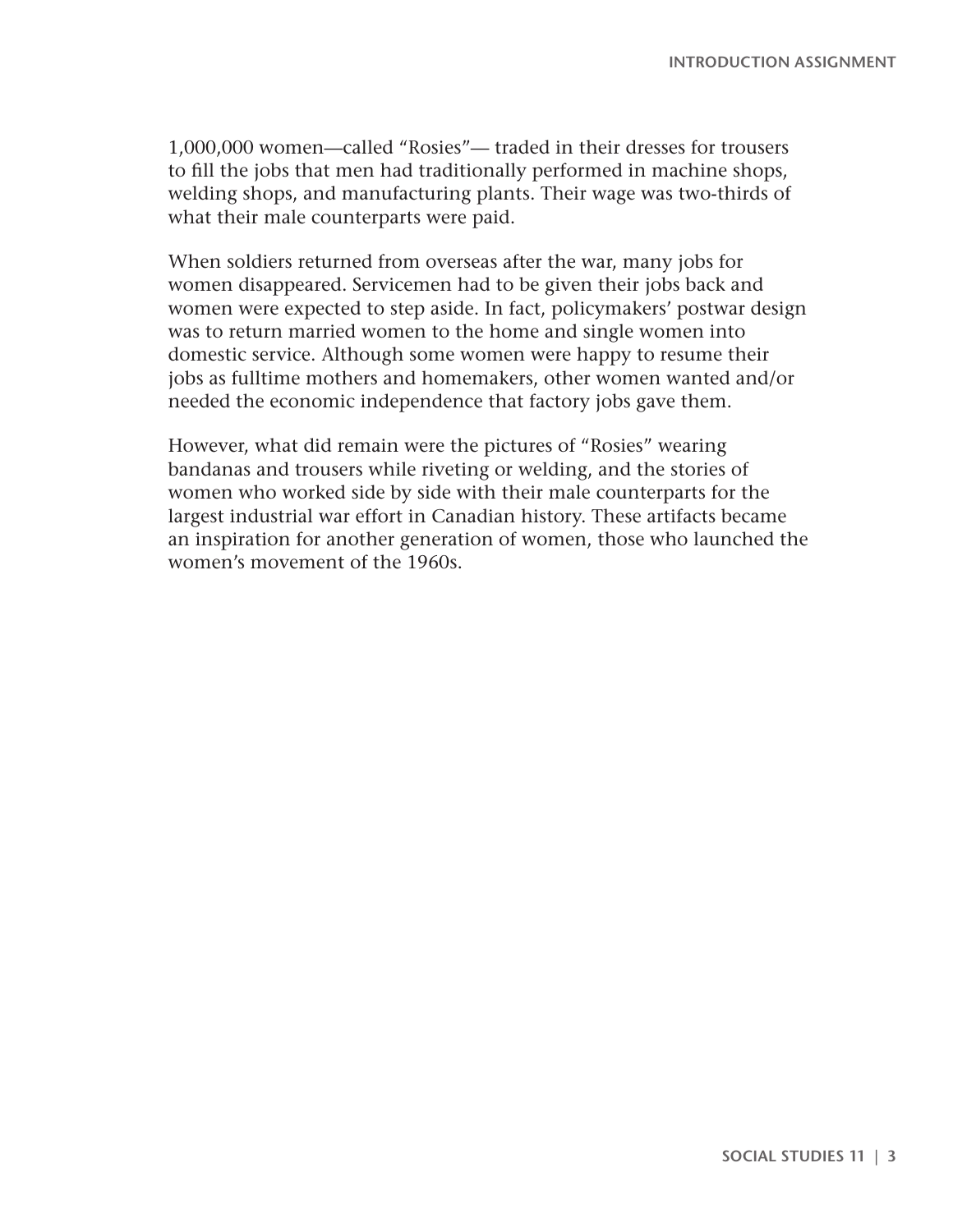## **Part A: Critical Reading**

Read the article "The Home Front: Women and Factory Work in WW2"; then answer the multiple choice questions that follow. (10 marks)

Based on what you read in the article, select the best answer to the following questions.

- 1. Why did women's work in factories last only for the duration of the war?
	- a. Women did not want to work outside the home.
	- b. Women were fired at the end of the war.
	- c. Women had signed contracts just for wartime.
	- d. Women were expected to give their jobs back to men.
- 2. Which of the following statements is true?
	- a. Britain asked Canada for munitions and other supplies.
	- b. Only men were allowed to work in factories in the 1940s.
	- c. 100,000 women worked in factories during wartime.
	- d. Married women did not work in the factories during wartime.
- 3. The image of "Rosie" wearing a bandana and trousers while riveting or welding inspired:
	- a. servicemen overseas in the 1940s
	- b. homemakers in the 1950s
	- c. the women's movement in the 1960s
	- d. university activists in the 1970s
- 4. Which of the following statements is false?
	- a. Factory work was originally considered unsuitable for females.
	- b. Many women thought their work in factories was a positive experience.
	- c. Many women were happy to return to homemaking after the war.
	- d. Policymakers wanted single women to keep working in factories.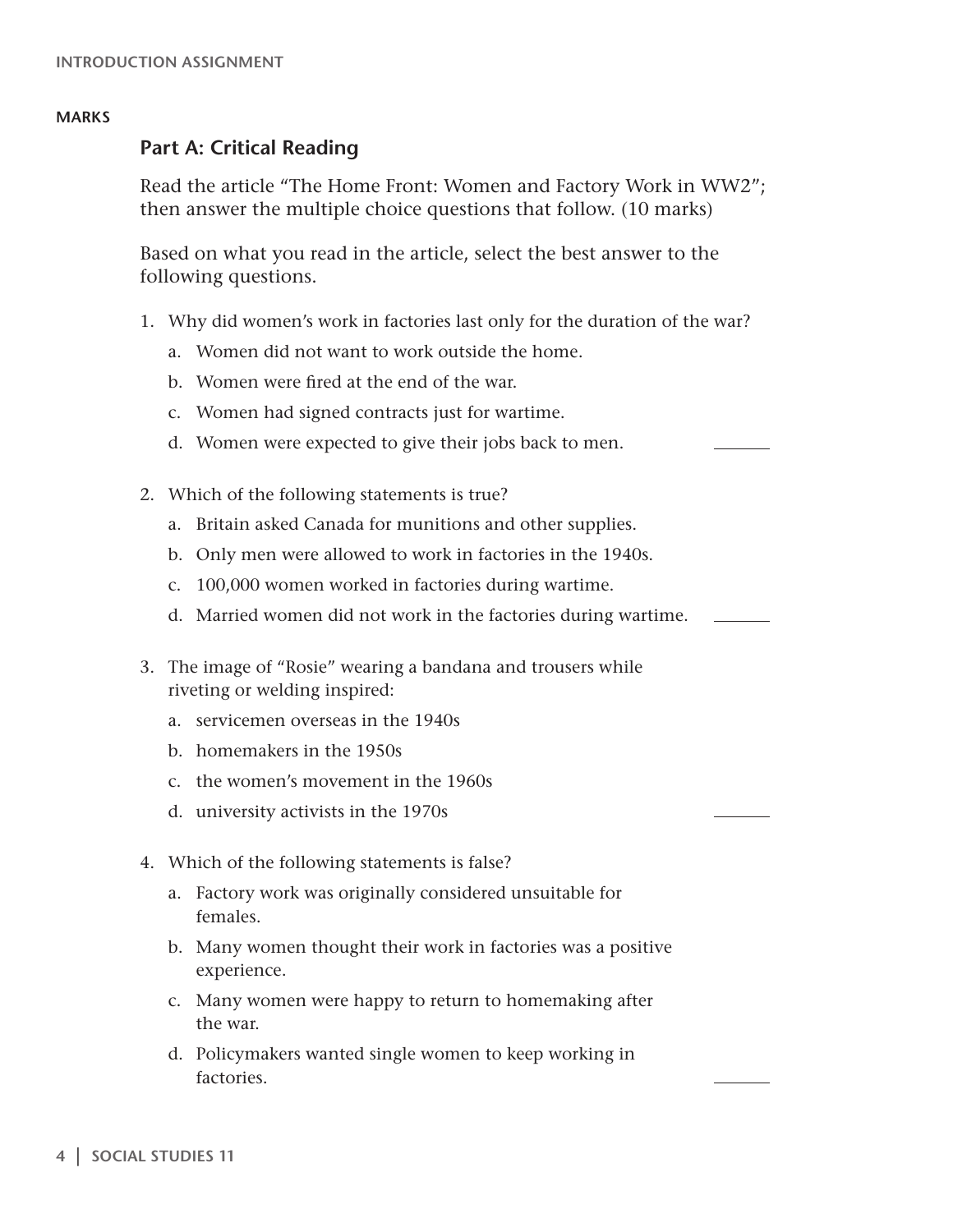- 5. Recruiters highlighted women's "natural skills," such as dexterity, as desired qualities in order to:
	- a. Convince women they were better than men for the jobs.
	- b. Attract women to machine shops rather than manufacturing plants.
	- c. Avoid upsetting traditional ideas about the division of labour.
	- d. Encourage women to sew, knit, and quilt for servicemen.
- 6. The article defines "Rosies" as women who:
	- a. supported the servicemen overseas
	- b. worked in machine shops, welding shops, and manufacturing plants
	- c. were obvious targets for recruiters
	- d. refused to enter the labour pool
- 7. What did wartime factory work offer women that they did not have in their traditional roles?
	- a. application of precision work skills
	- b. recognition as wartime volunteers
	- c. economic independence
	- d. a permanent reversal of the gender order
- 8. What may have contributed to Canadian women's availability for factory work during 1939 to 1945?
	- a. women were not allowed to go into combat
	- b. the country offered a national daycare program
	- c. women did not want to take over farming duties
	- d. more women were unmarried during the period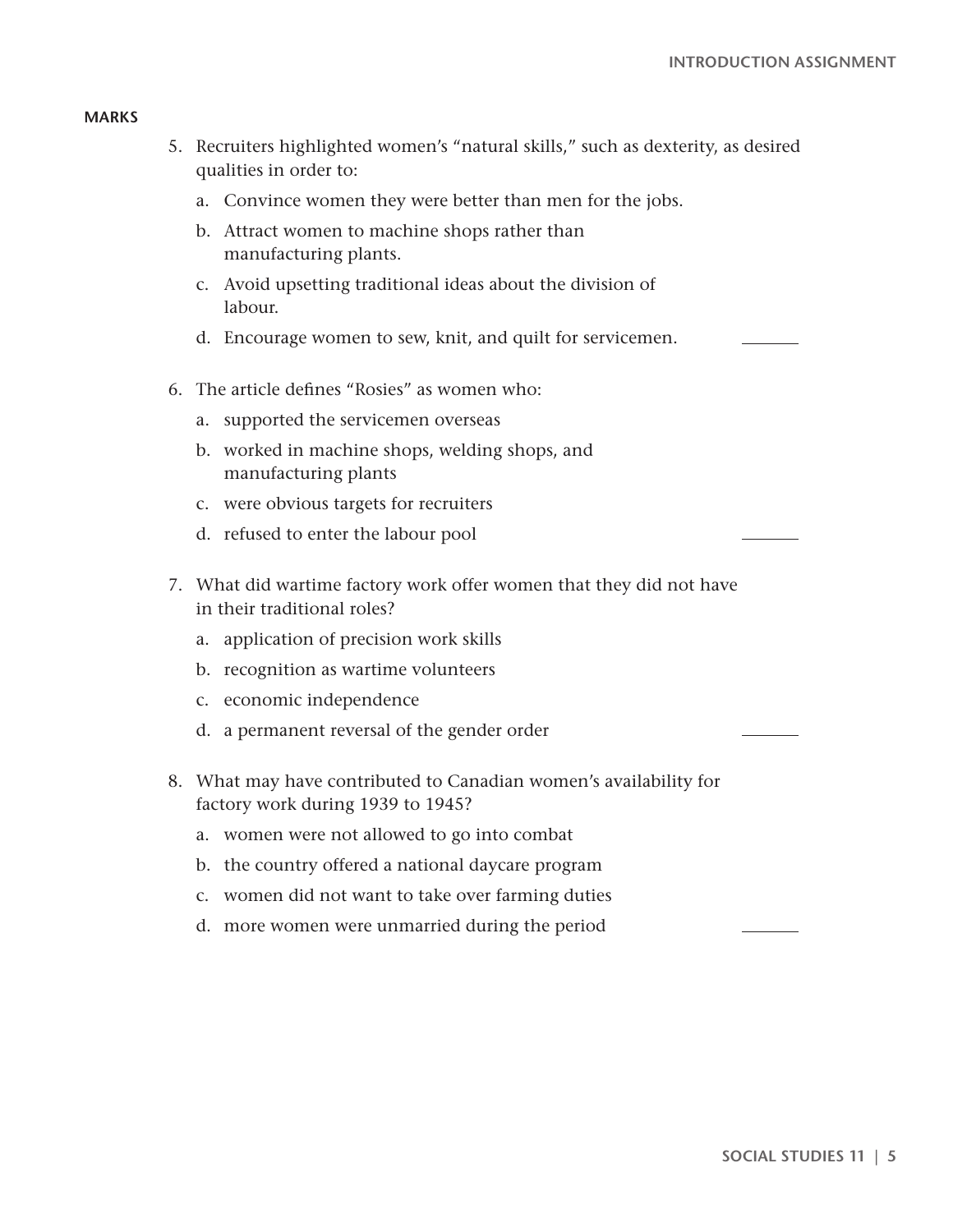- 9. The main purpose of this article is to:
	- a. inform
	- b. analyze
	- c. inspire
	- d. debate

10. What main conclusion can you draw from this article?

- a. Women have been given equal employment opportunity ever since the Second World War.
- b. Independence gained by women in the workforce during wartime inspired future generations of women.
- c. Men owe a debt of gratitude to women for supplying munitions during the Second World War.
- d. Daycare was a service industry inspired by wartime requirements.

# **Part B: Written Response—Writing an Expository Paragraph**

In a well-developed paragraph of approximately 150 words, write on the following topic. (12 marks)

Women made a gradual entry into the labour force over the duration of the Second World War, and an abrupt departure from factory jobs in 1945. What influenced this trend?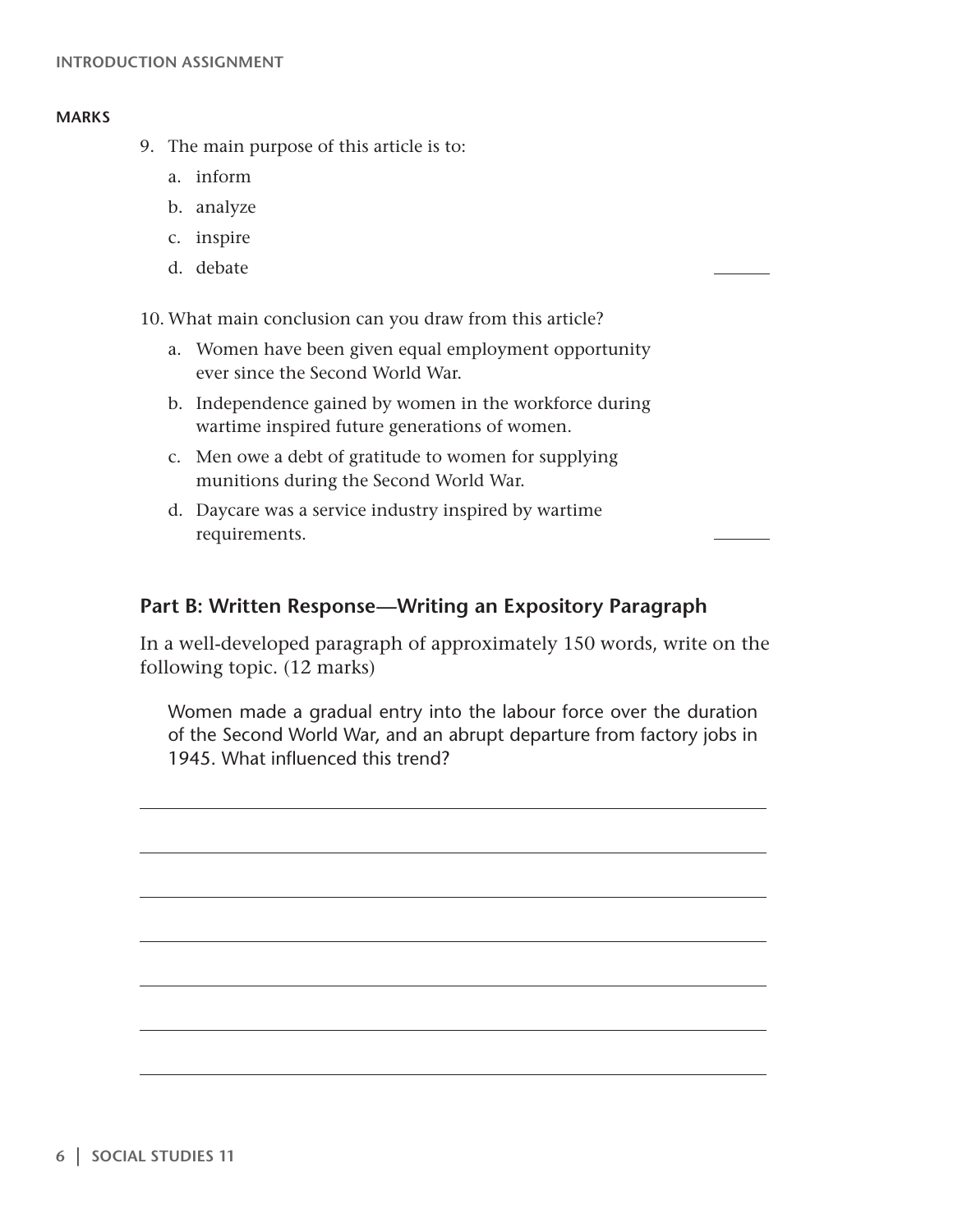| $\overline{\phantom{0}}$ |
|--------------------------|
|                          |
|                          |
|                          |
|                          |
|                          |
|                          |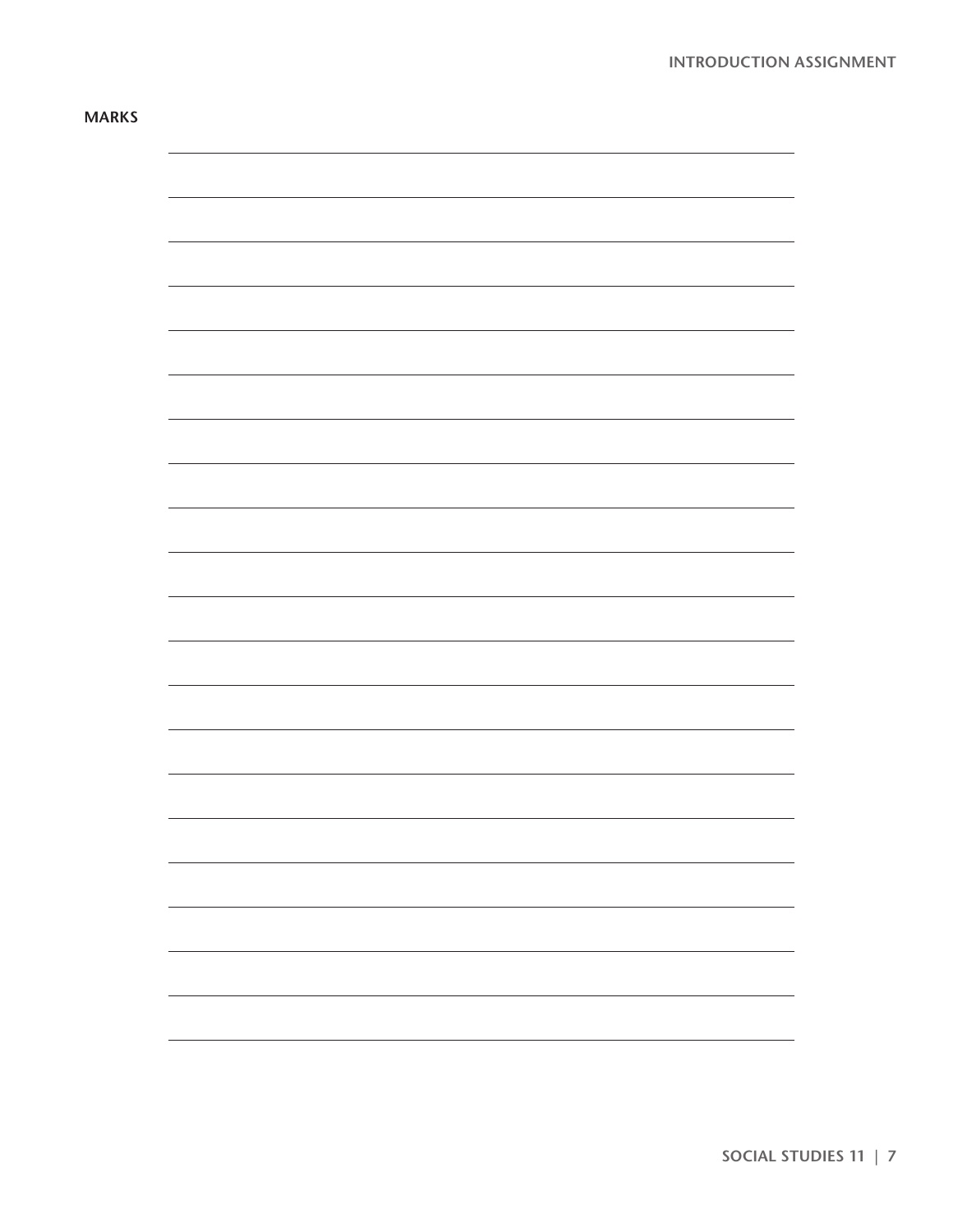## **Introduction Assignment**

## **Marks**

- /10 Part A: Critical Reading—1 mark per correct response
- /12 Part B: Written Response—Paragraph Scoring Guide  $\times$  2
- **/22 Total**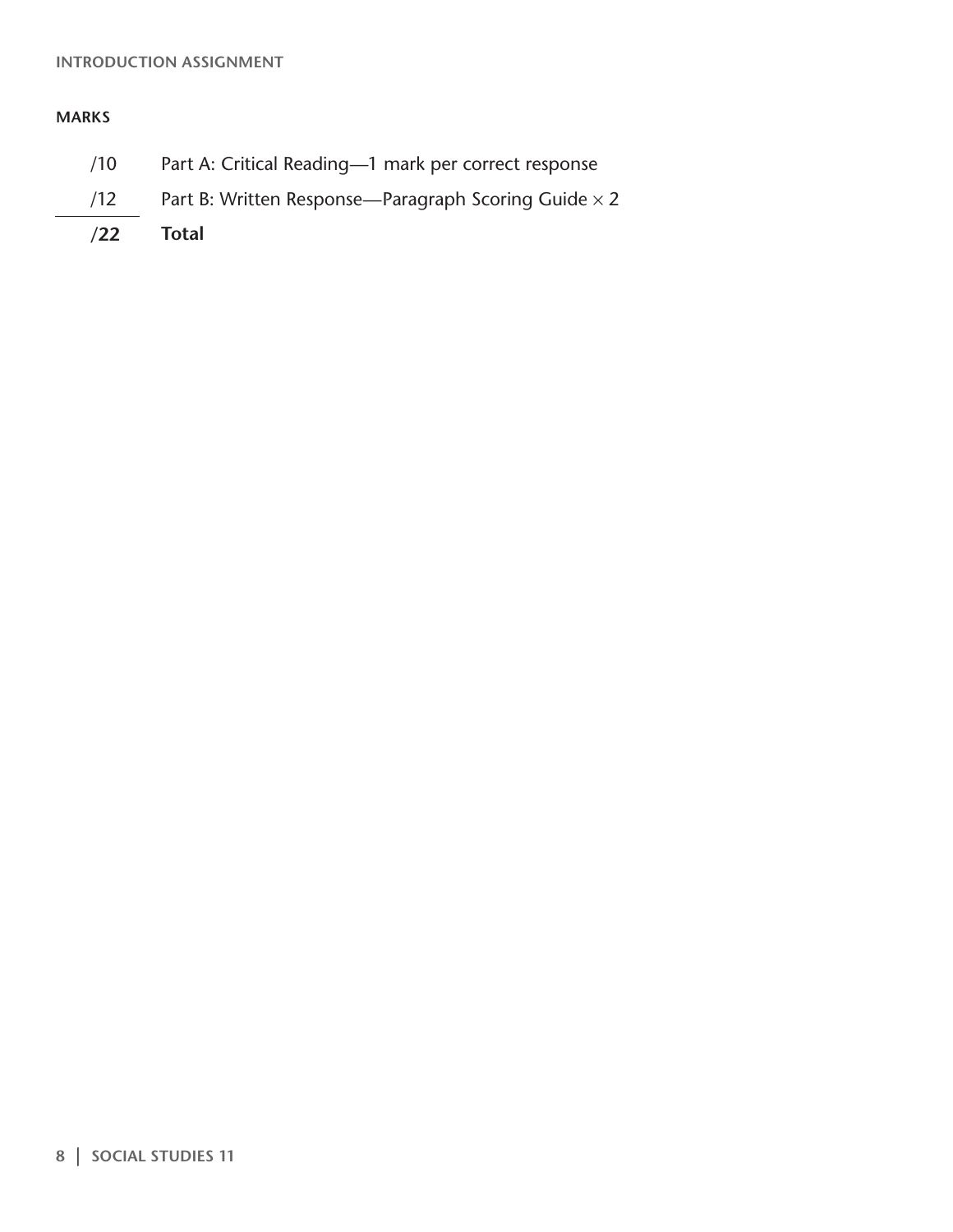|                                                                                                                            |                                 | what is said:<br>$\mathsf{I}$<br>Content                                                                                                                                                                                                                           |                                 | Written Expression - how it's said:                                                                                                                                                                                                                                                    |
|----------------------------------------------------------------------------------------------------------------------------|---------------------------------|--------------------------------------------------------------------------------------------------------------------------------------------------------------------------------------------------------------------------------------------------------------------|---------------------------------|----------------------------------------------------------------------------------------------------------------------------------------------------------------------------------------------------------------------------------------------------------------------------------------|
| engaging, and focused; it shows<br>a thorough understanding of<br>Your paragraph is insightful,<br>$6 - WOW!$<br>the task. | $\Box$<br>□<br>$\Box$<br>$\Box$ | Body is developed with interesting and convincing support<br>Concluding sentence makes a strong final statement of the<br>Analyses or presents the topic in an engaging and logical<br>Focused topic sentence<br>main idea<br>manner                               | $\Box$<br>$\Box$<br>$\Box$<br>□ | Sophisticated vocabulary, word choice, and transitions<br>Tightly focused, on topic, and fully developed<br>Sentence structure is varied and controlled<br>Few mechanical or spelling errors                                                                                           |
| accomplishes the requirements<br>Your paragraph effectively<br>-STRONG!<br>of the task.<br>5                               | $\Box$<br>$\Box$<br>□<br>□      | Concluding sentence affirms the main idea of the paragraph<br>Analyses or presents the topic in a well-organized manner<br>Focused topic sentence uses active language<br>Body is developed with appropriate support                                               | $\Box$<br>□<br>□<br>□           | Sentence structure is varied and competent but uneven in places<br>Appropriate vocabulary, word choice, and transitions<br>Minor mechanical or spelling errors<br>Focused, on topic, and developed                                                                                     |
| fulfils the requirements of the<br>Your paragraph adequately<br>$4 - GOOD$<br>task.                                        | □<br>□<br>$\Box$<br>$\Box$      | Analyses or presents the topic in a predictable manner<br>Body is developed with some effective support<br>Concluding sentence completes the paragraph<br>Topic sentence is clearly stated                                                                         | $\Box$<br>□<br>□<br>□           | Some mechanical or spelling errors are present but do not affect<br>Sentence structure is correct, but simple sentences predominate<br>Vocabulary, word choice and transitions are simple but correct<br>Generally focused; may stray off topic; adequate development<br>understanding |
| Your paragraph accomplishes<br>the task at a basic level<br>$- A$ PASS                                                     | $\Box$<br>□<br>□<br>$\Box$      | Analyses or presents the topic in a manner which is difficult to<br>Concluding sentence attempts to complete the paragraph<br>A topic sentence is present, though not clearly stated<br>Body is developed with thin or repetitive support<br>follow                | $\Box$<br>□<br>□                | Mechanical or spelling errors are present but do not impact meaning<br>Vocabulary is basic and repetitive; transitions may be ineffective<br>Loose focus; may stray off topic; limited development<br>Sentence structure is awkward or simplistic                                      |
| accomplish the basic task.<br>Your paragraph does not<br>$2 - ALMOS$                                                       | $\Box$<br>$\Box$ $\Box$<br>□    | Analyses or presents the topic in a manner which is illogical or<br>not be present or may add new,<br>Paragraph structure and development is weak<br>not present<br>Concluding sentence may<br>Topic sentence is vague or<br>unrelated information<br>insufficient | $\Box$<br>$\Box$ $\Box$<br>⊔    | Numerous mechanical or spelling errors disrupt the flow of the<br>Vocabulary is informal and often colloquial; transitions are not<br>Lacks focus, purpose, and development<br>Simple sentence forms predominate<br>present<br>writing                                                 |
| Your paragraph is incomplete<br>-NOT YET                                                                                   | □<br>$\Box$<br>$\Box$<br>□      | A topic sentence is not present or does not introduce the topic<br>Paragraph may be limited to one to two sentences<br>Structure and development are not present<br>Paragraph lacks a concluding sentence                                                          | $\Box$<br>$\Box$<br>□<br>□      | Vocabulary is immature or vague; word choice is not appropriate<br>Lacks focus, purpose, or does not have a single, clear topic<br>Frequent grammar or spelling errors affect understanding<br>Sentence structure is incoherent                                                        |
| <b>0-NOT AT ALI</b>                                                                                                        | $\Box$                          | Paragraph is too brief to evaluate or not attempted at all                                                                                                                                                                                                         |                                 |                                                                                                                                                                                                                                                                                        |

**PARAGRAPH SCORING GUIDE**

PARAGRAPH SCORING GUIDE